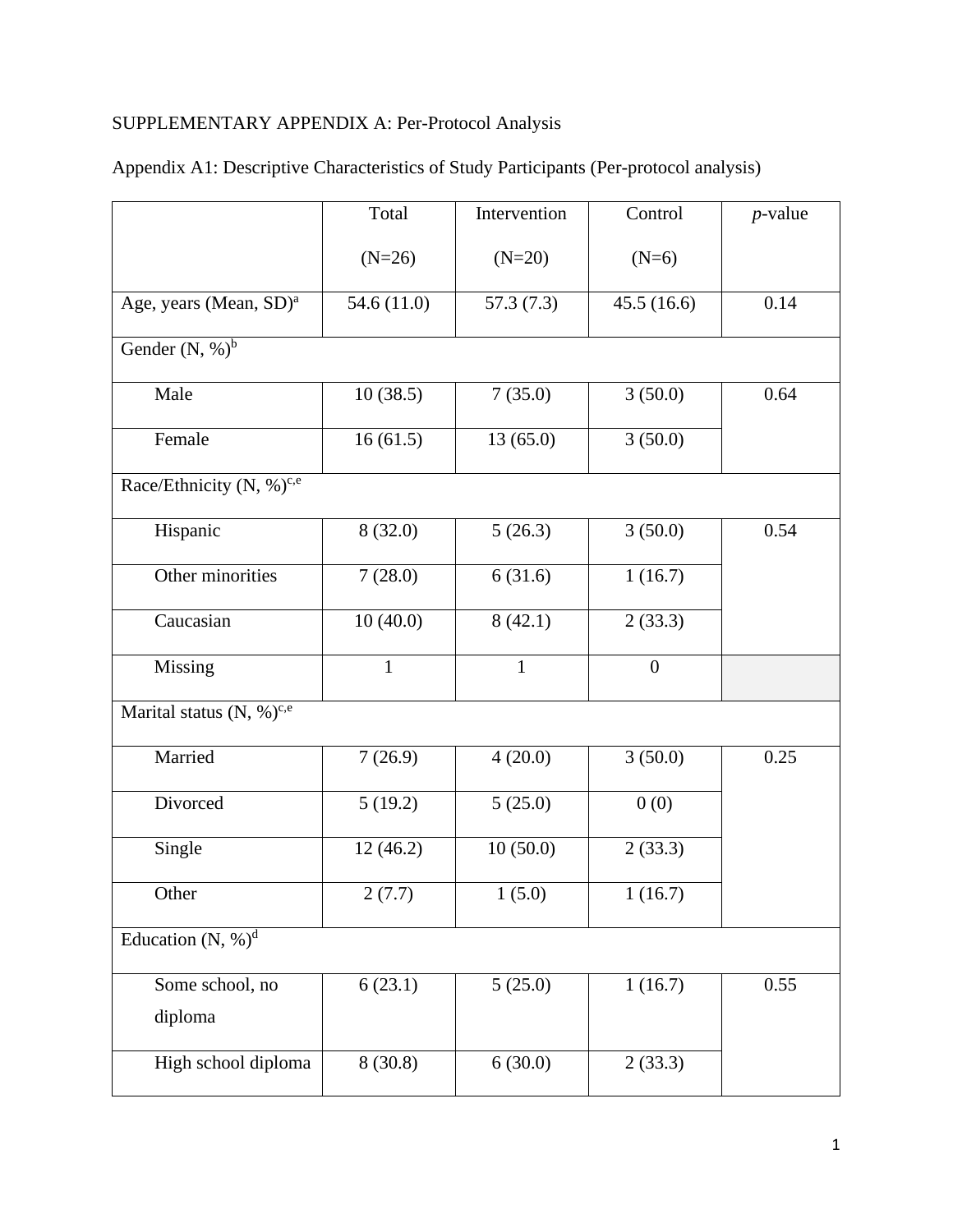| Some college                                  | 7(26.9)   | 6(30.0)    | 1(16.7)  |          |
|-----------------------------------------------|-----------|------------|----------|----------|
| College degree                                | 5(19.2)   | 3(15.0)    | 2(33.3)  |          |
| Graduate degree                               | 0(0)      | 0(0)       | 0(0)     |          |
| Income $(N, %)^d$                             |           |            |          |          |
| $<$ \$25,000                                  | 17(65.4)  | 14(70.0)   | 3(50.0)  | 0.27     |
| \$25,000-\$50,000                             | 8(30.8)   | 6(30.0)    | 2(33.3)  |          |
| \$50,001-\$75,000                             | 1(3.8)    | 0(0)       | 1(16.7)  |          |
| > \$75,000                                    | 0(0)      | 0(0)       | 0(0)     |          |
| Amount of tobacco used <sup>d</sup>           |           |            |          |          |
| $0 - 5$                                       | 1(3.8)    | 1(5.0)     | 0(0)     | 0.88     |
| $6 - 10$                                      | 8(30.8)   | 6(30.0)    | 2(33.3)  |          |
| $11-20$                                       | 17(65.4)  | 13(65.0)   | 4(66.7)  |          |
| $21 - 30$                                     | 0(0)      | 0(0)       | 0(0)     |          |
| $31 - 40$                                     | 0(0)      | 0(0)       | 0(0)     |          |
| Number of quit attempts                       | $3(1-4)$  | $2.5(1-4)$ | $4(3-4)$ | $0.10\,$ |
| (Median, $IQR$ ) <sup>d</sup>                 |           |            |          |          |
| Tried cessation aid prior to study $(N, %)^b$ |           |            |          |          |
| No                                            | 6(23.1)   | 2(10.0)    | 4(66.7)  | 0.10     |
| Yes                                           | 20(76.9)  | 18 (90.0)  | 2(33.3)  |          |
| Cessation aids tried prior to study $(N, %)$  |           |            |          |          |
| <b>NRT</b>                                    | 18 (69.2) | 17(85.0)   | 1(16.7)  |          |
| Chantix                                       | 6(23.1)   | 6(30.0)    | 0(0)     |          |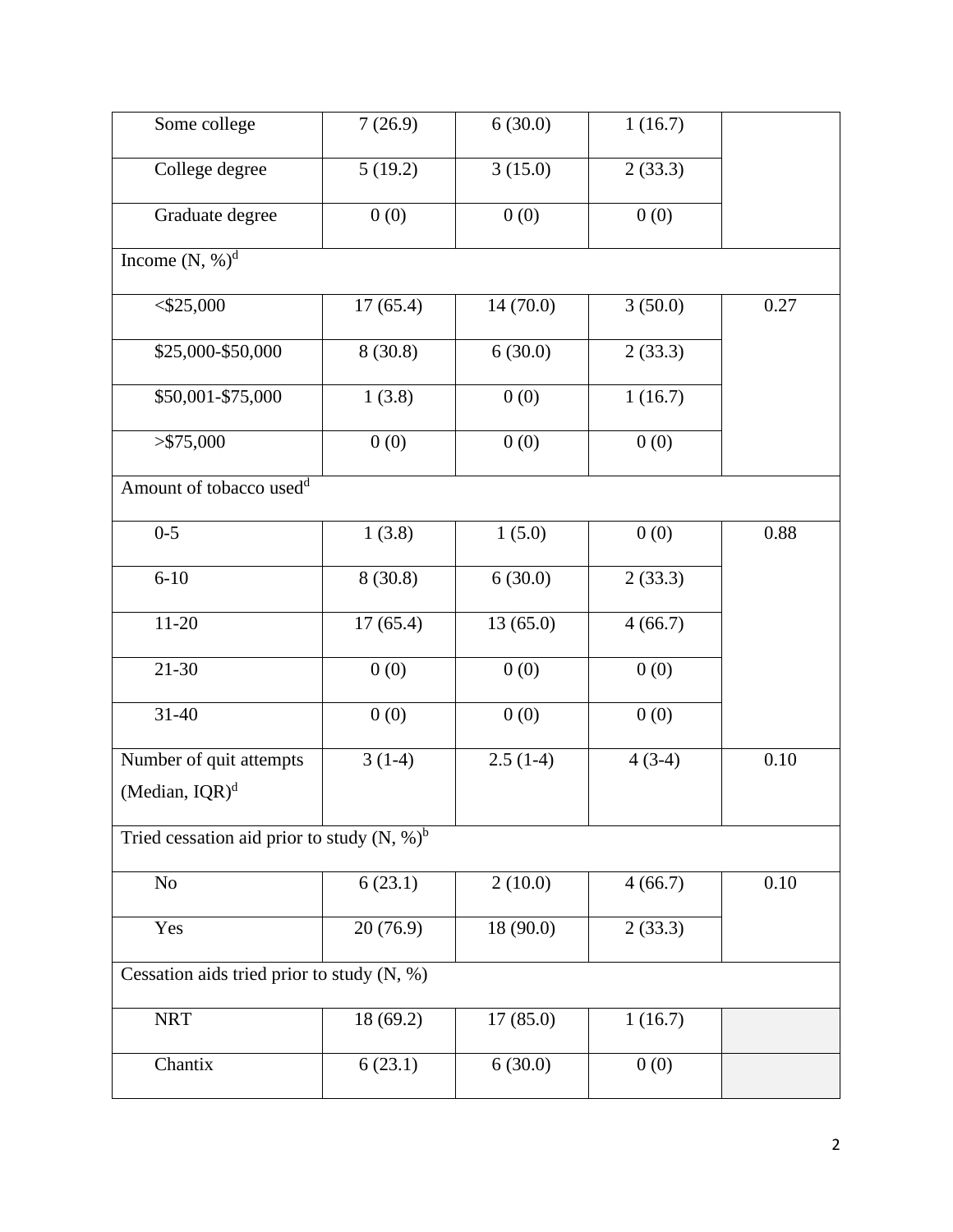| Bupropion  | 3(11.5) | 2(10.0) | 1(16.7) |  |
|------------|---------|---------|---------|--|
| E-cig      | 0(0)    | 0(0)    | 0(0)    |  |
|            |         |         |         |  |
| Behavioral | 7(26.9) | 7(35.0) | 0(0)    |  |
| counseling |         |         |         |  |
|            |         |         |         |  |

<sup>a</sup>t-test; <sup>b</sup>Fisher's test; <sup>c</sup>Chi-squared test; <sup>d</sup>Kruskal-Wallis test; <sup>e</sup>Validity of Chi-square test questionable due to small cell sizes. Abbreviations:  $SD =$  standard deviation;  $IQR =$  interquartile range; NRT = nicotine replacement therapy.

SUPPLEMENTARY APPENDIX A2: Physical and Psychiatric Comorbidities among Study Participants (Per-protocol analysis)

|                                       | Total      | Intervention | Control    | $p$ -value   |
|---------------------------------------|------------|--------------|------------|--------------|
|                                       | $(N=26)$   | $(N=20)$     | $(N=6)$    |              |
| Number of comorbidities (Median, IQR) |            |              |            |              |
| Overall <sup>a</sup>                  | $2.5(1-3)$ | $3(1.5-3)$   | $1.5(0-2)$ | 0.04         |
| Physical <sup>a</sup>                 | $1(1-3)$   | $2(1-3)$     | $0.5(0-1)$ | 0.048        |
| Psychiatric <sup>a</sup>              | $0.5(0-1)$ | $0.5(0-1)$   | $0.5(0-1)$ | 0.76         |
| Number of comorbidities $(N, %)^b$    |            |              |            |              |
| $<$ 3 comorbidities                   | 13(50.0)   | 8(40.0)      | 5(83.3)    | 0.16         |
| $\geq$ 3 comorbidities                | 13(50.0)   | 12(60.0)     | 1(16.7)    |              |
| $\geq$ 1 comorbidity (N, %)           |            |              |            |              |
| Overall <sup>b</sup>                  | 24(92.3)   | 20(100)      | 4(66.7)    | 0.046        |
| Physical <sup>b</sup>                 | 21(80.1)   | 18 (90.0)    | 3(50.0)    | 0.06         |
| Psychiatric <sup>b</sup>              | 13(50.0)   | 10(50.0)     | 3(50.0)    | $\mathbf{1}$ |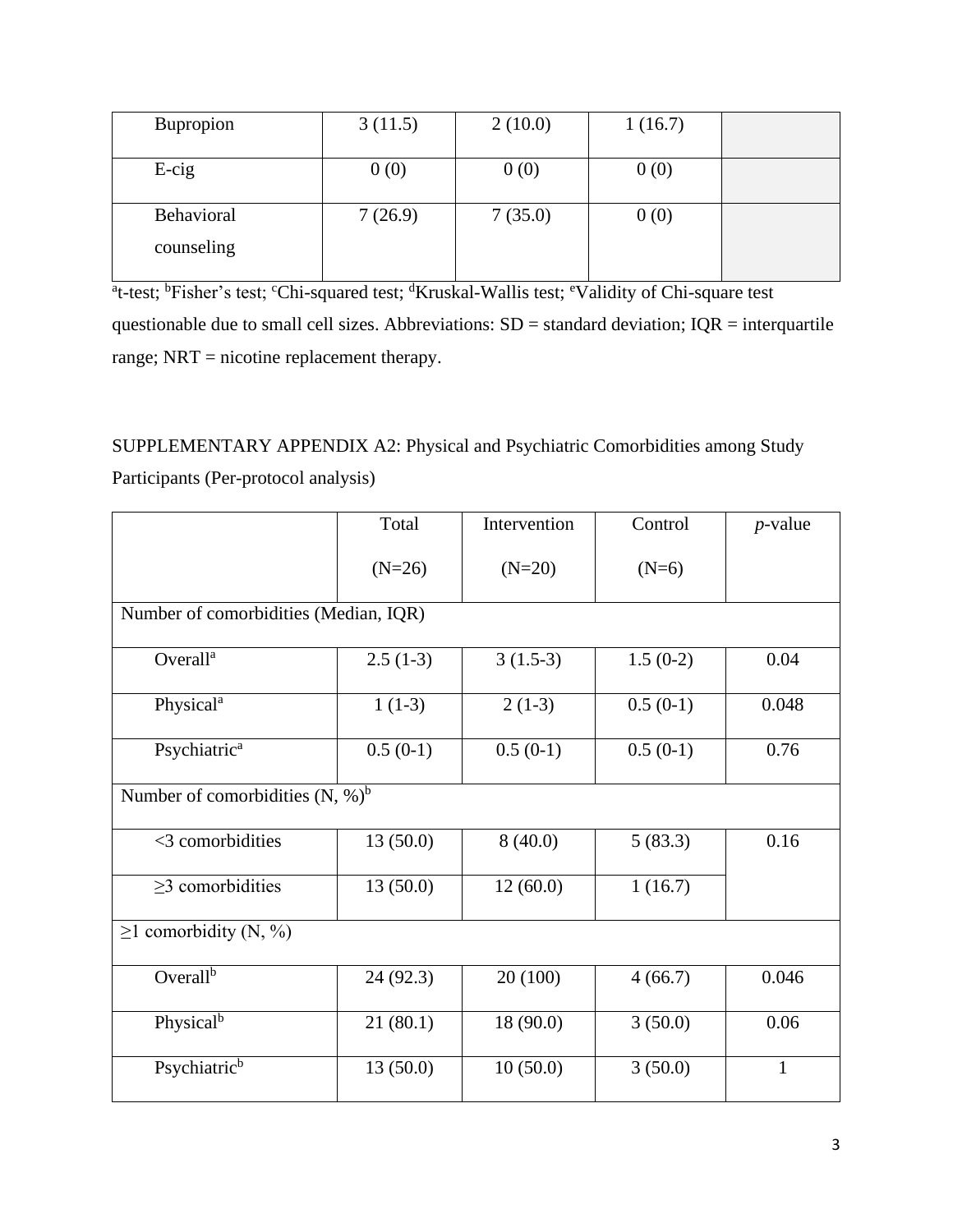| <b>Physical Comorbidities</b> |                   |                   |                   |  |
|-------------------------------|-------------------|-------------------|-------------------|--|
| <b>COPD</b>                   | 6(23.1)           | 6(30.0)           | 0(0)              |  |
| Asthma                        | 0(0)              | $\overline{0(0)}$ | $\overline{0(0)}$ |  |
| $\operatorname{HTN}$          | 15(57.7)          | 12(60.0)          | 3(50.0)           |  |
| HLD                           | 12(46.2)          | 11(55.0)          | 1(16.7)           |  |
| <b>CHF</b>                    | $\overline{0(0)}$ | 0(0)              | 0(0)              |  |
| MI/stroke                     | 3(11.5)           | 3(15.0)           | 0(0)              |  |
| T <sub>2</sub> DM             | 8(30.8)           | 7(35.0)           | 1(16.7)           |  |
| <b>CKD</b>                    | 1(3.8)            | 1(5.0)            | 0(0)              |  |
| Cancer                        | 1(3.8)            | 1(5.0)            | 0(0)              |  |
| Psychiatric comorbidities     |                   |                   |                   |  |
| Depression/Anxiety            | 13(50.0)          | 10(50.0)          | 3(50.0)           |  |
| Schizophrenia                 | 0(0)              | 0(0)              | 0(0)              |  |
| Bipolar                       | 1(3.8)            | 1(5.0)            | 0(0)              |  |
| <b>PTSD</b>                   | 1(3.8)            | 1(5.0)            | 0(0)              |  |
| Insomnia                      | 2(7.7)            | 2(10.0)           | 0(0)              |  |
| Epilepsy                      | 0(0)              | 0(0)              | 0(0)              |  |

<sup>a</sup>Kruskal-Wallis test; <sup>b</sup>Fisher's test. Abbreviations:  $IQR =$  interquartile range;  $COPD =$  chronic obstructive pulmonary disease; HTN = hypertension; HLD = hyperlipidemia; CHF = congestive heart failure; MI = myocardial infarction; T2DM = type 2 diabetes mellitus; CKD = chronic kidney disease; PTSD = posttraumatic stress disorder.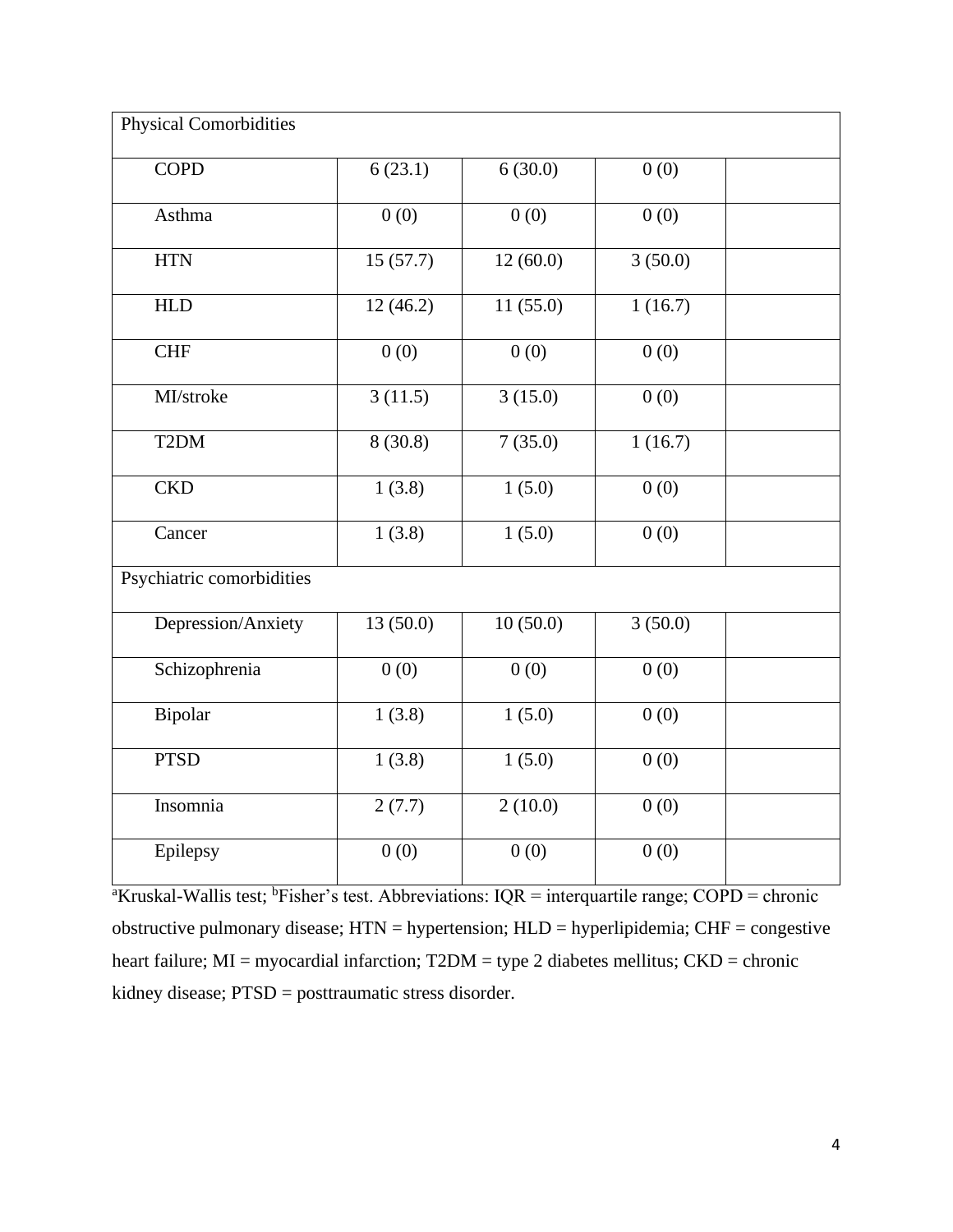# SUPPLEMENTARY APPENDIX A3: Smoking status and Cessation Aids Used in Trial (Per-

#### protocol analysis)

|                                         | Total         | Intervention     | Control      | $p$ -value |
|-----------------------------------------|---------------|------------------|--------------|------------|
|                                         | $(N=26)$      | $(N=20)$         | $(N=6)$      |            |
| Fagerström score at                     | 4.04(1.73)    | 4.05(1.7)        | 4(2)         | 0.95       |
| baseline (Mean, SD) <sup>a</sup>        |               |                  |              |            |
| Fagerström score at baseline $(N, %)^b$ |               |                  |              |            |
| Low dependence                          | 6(23.1)       | 5(25.0)          | 1(16.7)      | 0.87       |
| Low to moderate<br>dependence           | 11(42.3)      | 8(40.0)          | 3(50.0)      |            |
| Moderate<br>dependence                  | 9(34.6)       | 7(35.0)          | 2(33.3)      |            |
| High dependence                         | 0(0)          | 0(0)             | 0(0)         |            |
| What was prescribed $(N, %)^c$          |               |                  |              |            |
| <b>NRT</b>                              | 12(48.0)      | 9(45.0)          | 3(60.0)      | 0.64       |
| Chantix or                              | 13(52.0)      | 11(55.0)         | 2(40.0)      |            |
| Bupropion                               |               |                  |              |            |
| Missin                                  | $\mathbf{1}$  | $\boldsymbol{0}$ | $\mathbf{1}$ |            |
| $\mathbf{g}$                            |               |                  |              |            |
| CO level (Median, IQR)                  |               |                  |              |            |
| <b>Baseline</b> <sup>b</sup>            | $24.5(17-35)$ | $31(18.5-36.5)$  | 19 (15-24)   | 0.27       |
| $1$ month <sup>b</sup>                  | $3(2-5)$      | $3(2-5)$         | $1.5(1-2)$   | $0.04\,$   |
| $3$ months <sup>b</sup>                 | $3(2-10)$     | $4(3-12)$        | $1.5(1-2)$   | $0.06\,$   |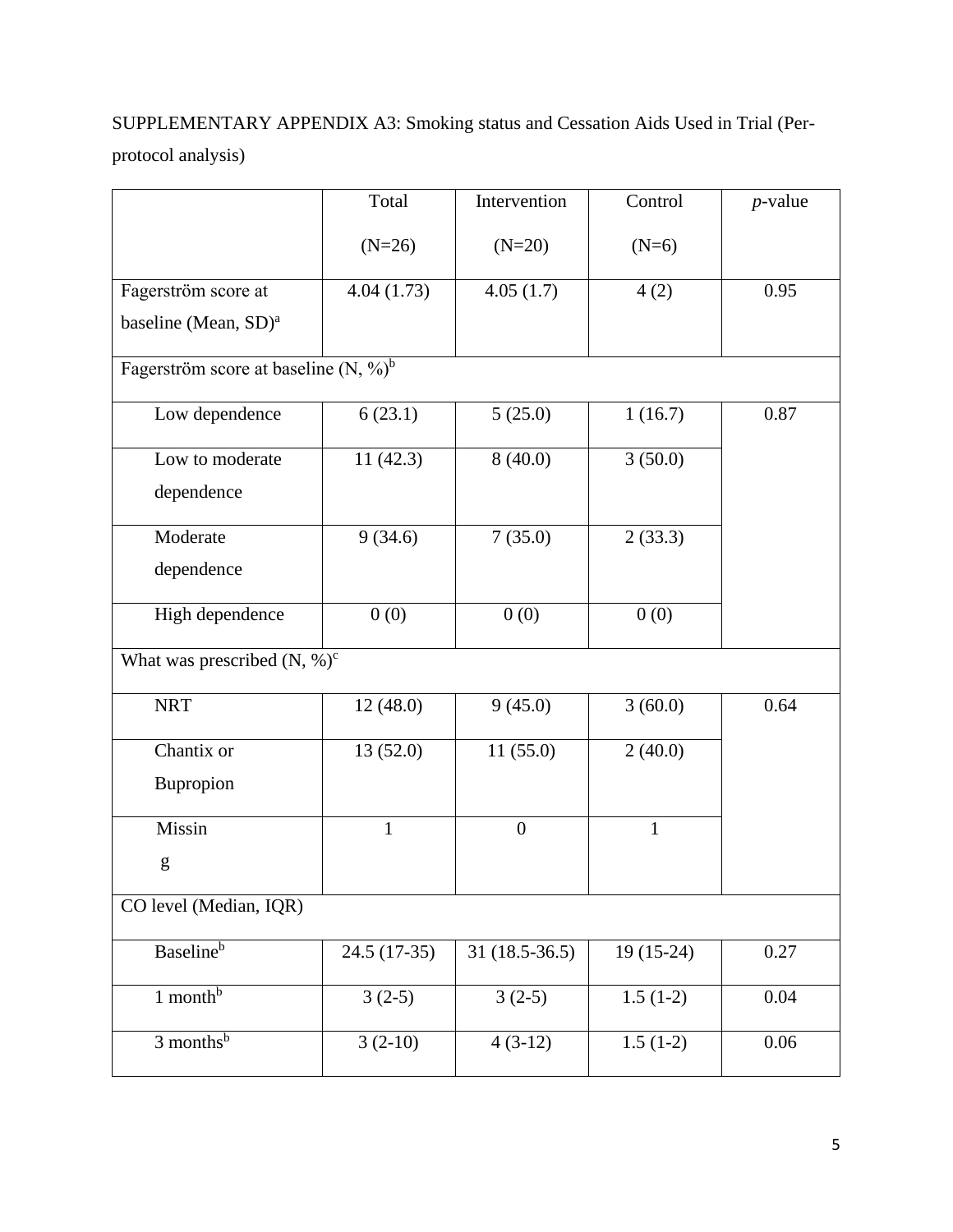<sup>a</sup>t-test; <sup>b</sup>Kruskal-Wallis test; <sup>c</sup>Fisher's test; Abbreviations: SD = standard deviation; NRT = nicotine replacement therapy; CO = carbon monoxide.

SUPPLEMENTARY APPENDIX A4: Quit Rate at 1 month and 3 months (Per-protocol analysis)

| Measure of Quit                          | Total                       | Intervention | Control |                         |  |  |  |  |
|------------------------------------------|-----------------------------|--------------|---------|-------------------------|--|--|--|--|
| Rate                                     | $(N=26)$                    | $(N=20)$     | $(N=6)$ | $p$ -value <sup>a</sup> |  |  |  |  |
|                                          | <b>Quit Rate at 1 Month</b> |              |         |                         |  |  |  |  |
| Current smoker (N, %)                    |                             |              |         |                         |  |  |  |  |
| Yes                                      | 3(11.5)                     | 3(15.0)      | 0(0)    | 0.99                    |  |  |  |  |
| N <sub>o</sub>                           | 23(88.5)                    | 17(85.0)     | 6(100)  |                         |  |  |  |  |
| Smoked in past 7 days (N, %)             |                             |              |         |                         |  |  |  |  |
| Yes                                      | 3(11.5)                     | 3(15.0)      | 0(0)    | 0.99                    |  |  |  |  |
| No                                       | 23(88.5)                    | 17(85.0)     | 6(100)  |                         |  |  |  |  |
| CO smoking status (N, %)                 |                             |              |         |                         |  |  |  |  |
| Current smoker                           | 4(15.4)                     | 3(15.0)      | 1(16.7) | 0.99                    |  |  |  |  |
| Not smoking                              | 22(84.6)                    | 17(85.0)     | 5(83.3) |                         |  |  |  |  |
| CO smoking status + self-report $(N, %)$ |                             |              |         |                         |  |  |  |  |
| Still smoking                            | 4(15.4)                     | 3(15.0)      | 1(16.7) | 0.99                    |  |  |  |  |
| Not smoking                              | 22(84.6)                    | 17(85.0)     | 5(83.3) |                         |  |  |  |  |
| <b>Quit Rate at 3 Months</b>             |                             |              |         |                         |  |  |  |  |
| Current smoker (N, %)                    |                             |              |         |                         |  |  |  |  |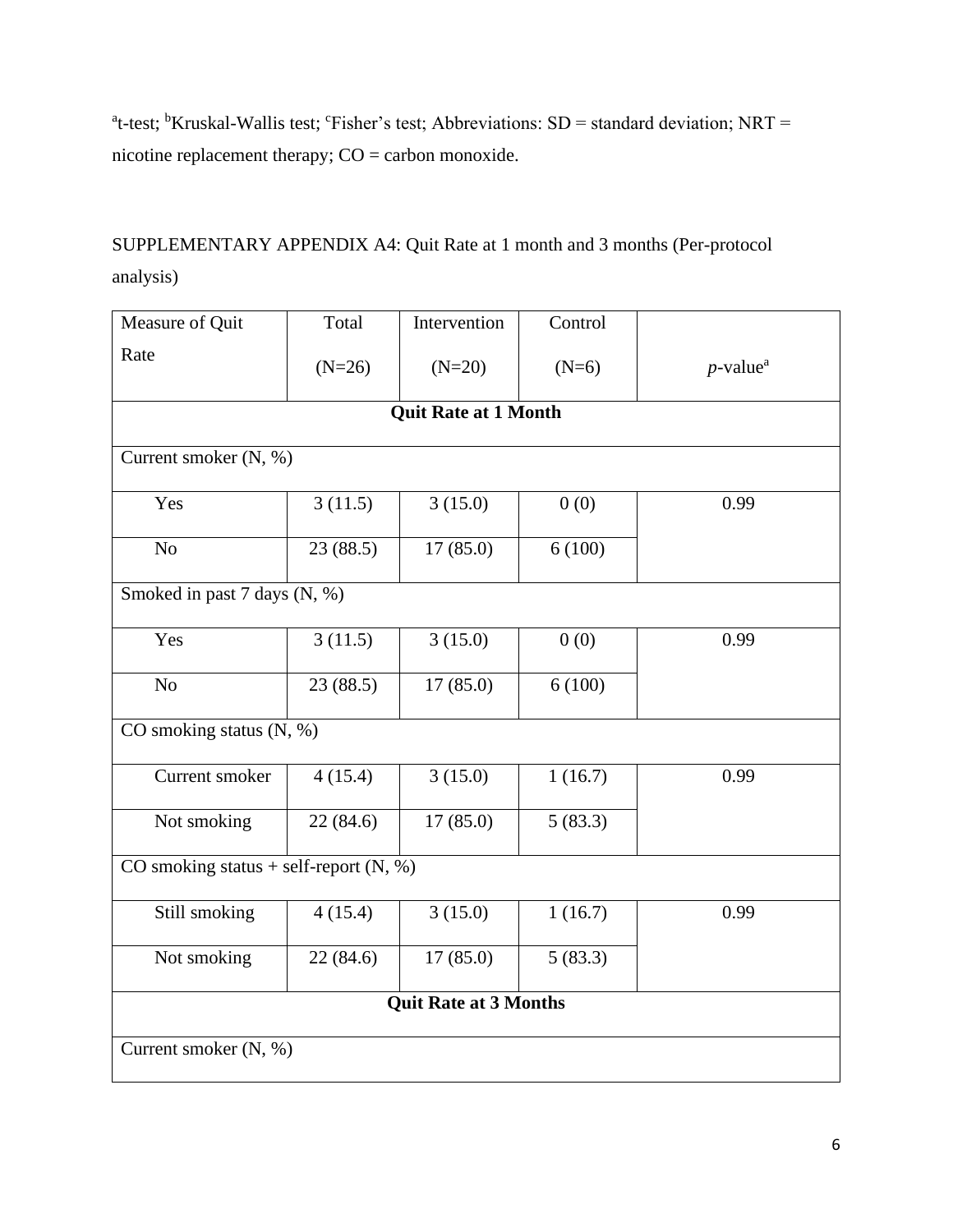| Yes                                      | 6(23.1)  | 6(30.0)  | 0(0)    | 0.28 |
|------------------------------------------|----------|----------|---------|------|
| N <sub>o</sub>                           | 20(76.9) | 14(70.0) | 6(100)  |      |
| Smoked in past 7 days (N, %)             |          |          |         |      |
| Yes                                      | 6(23.1)  | 6(30.0)  | 0(0)    | 0.28 |
| N <sub>o</sub>                           | 20(76.9) | 14(70.0) | 6(100)  |      |
| CO smoking status $(N, %)$               |          |          |         |      |
| Current smoker                           | 7(26.9)  | 6(30.0)  | 1(16.7) | 0.99 |
| Not smoking                              | 19(73.1) | 14(70.0) | 5(83.3) |      |
| CO smoking status $+$ self-report (N, %) |          |          |         |      |
| Still smoking                            | 9(34.6)  | 8(40.0)  | 1(16.7) | 0.38 |
| Not smoking                              | 17(65.4) | 12(60.0) | 5(83.3) |      |

<sup>a</sup>Fisher's test; Abbreviations: CO = carbon monoxide.

# SUPPLEMENTARY APPENDIX B: Physical and Psychiatric Comorbidities among Study

### Participants

|                                       | Total     | Intervention | Control  | $p$ -value |  |  |
|---------------------------------------|-----------|--------------|----------|------------|--|--|
|                                       | $(N=111)$ | $(N=85)$     | $(N=26)$ |            |  |  |
| Number of comorbidities (Median, IQR) |           |              |          |            |  |  |
|                                       |           |              |          |            |  |  |
| Overall <sup>a</sup>                  | $3(2-4)$  | $3(2-4)$     | $3(1-4)$ | 0.53       |  |  |
|                                       |           |              |          |            |  |  |
| Physical <sup>a</sup>                 | $2(1-3)$  | $2(1-3)$     | $2(1-3)$ | 0.93       |  |  |
|                                       |           |              |          |            |  |  |
| Psychiatric <sup>a</sup>              | $1(0-2)$  | $1(0-2)$     | $1(0-1)$ | 0.31       |  |  |
|                                       |           |              |          |            |  |  |
| Number of comorbidities $(N, \% )^c$  |           |              |          |            |  |  |
|                                       |           |              |          |            |  |  |
|                                       |           |              |          |            |  |  |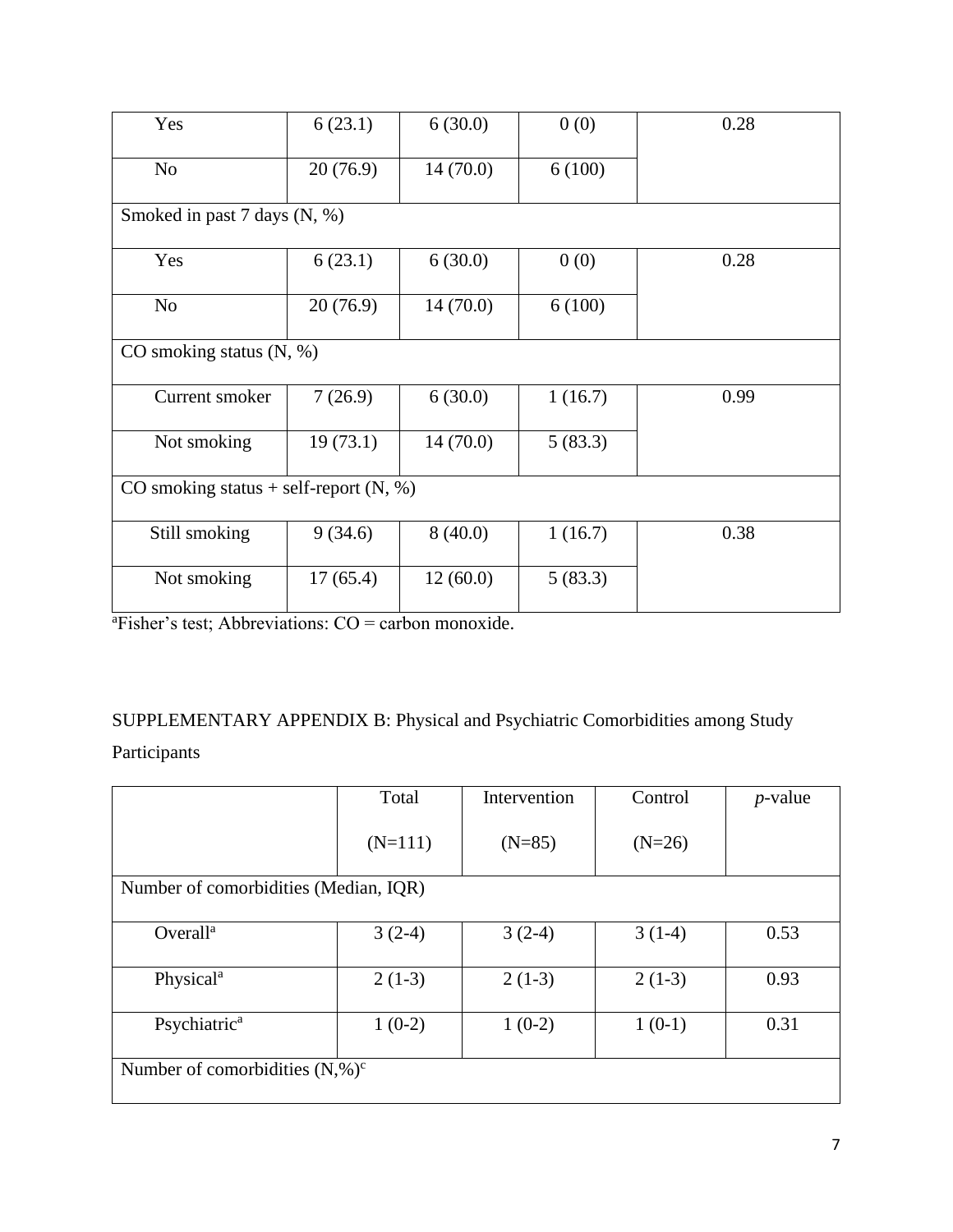| <3 comorbidities                 | 46 (41.4)  | 34 (40.0) | 12(46.2) | 0.58     |
|----------------------------------|------------|-----------|----------|----------|
| $\geq$ 3 comorbidities           | 65 (58.6)  | 51(60.0)  | 14(53.8) |          |
| $\geq$ 1 comorbidity (N, %)      |            |           |          |          |
| Overall <sup>b</sup>             | 102 (91.9) | 80(94.1)  | 22(84.6) | $0.20\,$ |
| Physical <sup>c</sup>            | 88 (79.3)  | 69 (81.2) | 19(73.1) | 0.49     |
| Psychiatric <sup>c</sup>         | 72 (64.9)  | 56 (65.9) | 16(61.5) | 0.86     |
| Physical comorbidities (N, %)    |            |           |          |          |
| COPD <sup>c</sup>                | 26(23.4)   | 21(24.7)  | 5(19.2)  | 0.61     |
| Asthma <sup>b</sup>              | 9(8.1)     | 6(7.1)    | 3(11.5)  | 0.42     |
| HTN <sup>c</sup>                 | 64(57.7)   | 46(54.1)  | 18(69.2) | 0.11     |
| HLD <sup>c</sup>                 | 46(41.4)   | 36(42.4)  | 10(38.5) | 0.83     |
| CHF <sup>b</sup>                 | 7(6.3)     | 6(7.1)    | 1(3.8)   | 0.99     |
| MI/stroke <sup>b</sup>           | 16(14.4)   | 13(15.3)  | 3(11.5)  | 0.99     |
| T2DM <sup>c</sup>                | 38 (34.2)  | 30(35.3)  | 8(30.8)  | 0.76     |
| CKD <sup>b</sup>                 | 8(7.2)     | 7(8.2)    | 1(3.8)   | 0.68     |
| Cancer <sup>b</sup>              | 9(8.1)     | 6(7.1)    | 3(11.5)  | 0.42     |
| Psychiatric comorbidities (N, %) |            |           |          |          |
| Depression/anxiety <sup>c</sup>  | 65(58.5)   | 51(60)    | 14(53.8) | 0.72     |
| Schizophrenia <sup>b</sup>       | 7(6.3)     | 6(7.1)    | 1(3.8)   | 0.99     |
| Bipolar <sup>b</sup>             | 17(15.3)   | 14(16.5)  | 3(11.5)  | 0.76     |
| PTSD <sup>b</sup>                | 7(6.3)     | 6(7.1)    | 1(3.8)   | 0.99     |
| Insomnia <sup>b</sup>            | 19(17.1)   | 15(17.6)  | 4(15.4)  | 0.99     |